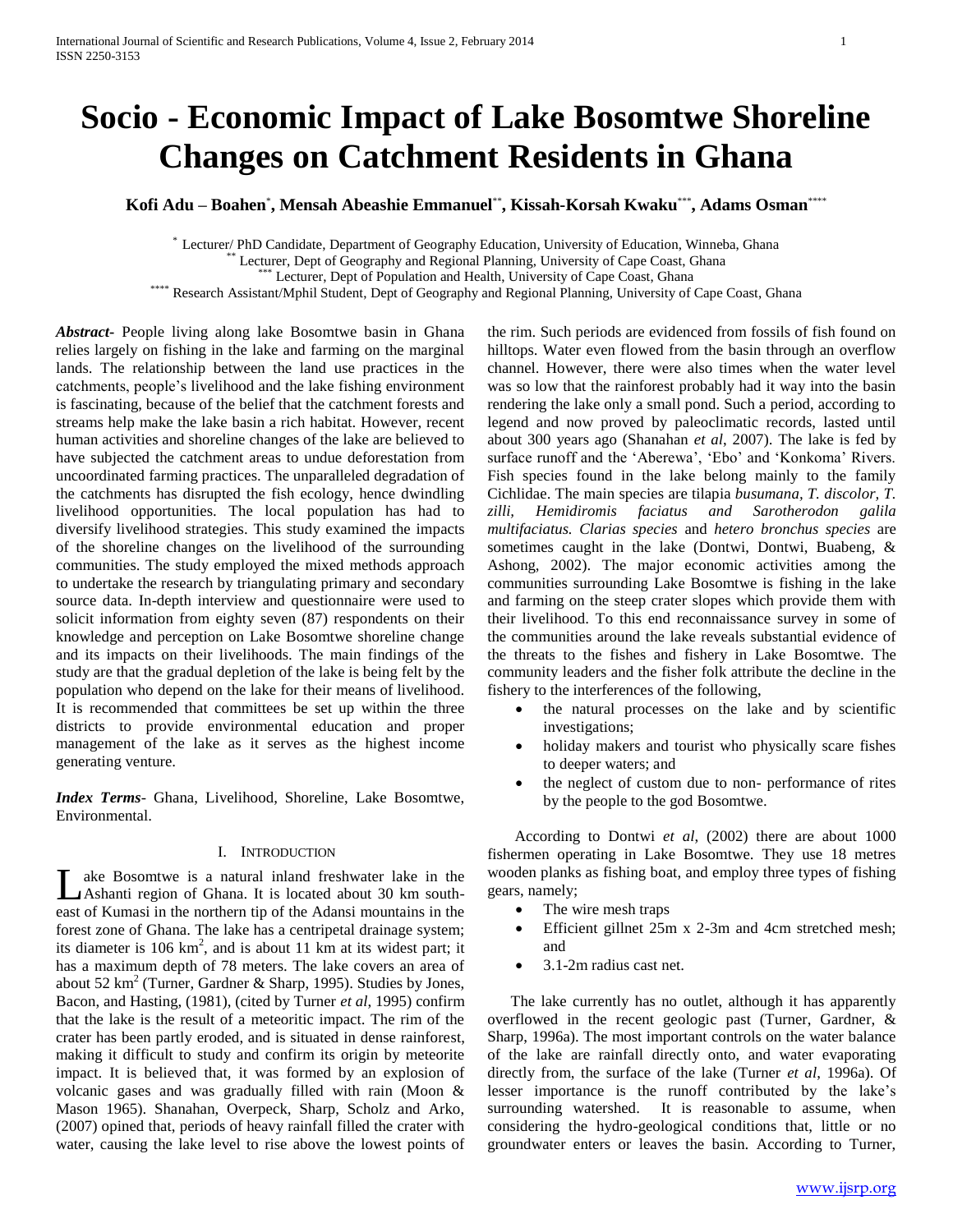Gardner, Sharp and Blood (1996a, 1996b), the lake level is very sensitive to small changes in rainfall and other weather parameters, such as annual mean temperature and evaporation.

The lake level has risen more than 6.8m since regular monitoring began in 1932 (Koeberl & Reimold, 2005) and villages had to move several times as the lake transgressed (Turner *et al* 1996). Although the lake level in the past has been both much higher and lower than that at present, studies of the paleoflora of the basin reveal that the climatic factors have not changed drastically. There is, thus, the potential of the lake overflowing its crater rim, inundating all surrounding communities and ecology. Hence, the potential changes in the lake's level and its socio-economic impacts are therefore paramount for investigation. Therefore, the main aim of the study was to examine the impacts of the shoreline changes on the livelihood of the surrounding communities.

#### II. CONCEPTUAL FRAMEWORK OF THE STUDY

 It is difficult, if not impossible, to isolate and quantify the entire specific factors causing shoreline changes. However, in order to evaluate the various factors and their interrelationships, it is necessary to discuss not only major factors but also minor factors. The basis for future prediction comes from this evaluation. To this end various models were evaluated to assess their weaknesses and strength, and afterward the model below was chosen after carefully considering the various variables that it contained with their explanations and relevance to this present study. the framework look at the interplay of factors responsible for the shoreline changes and its socio economic impacts. this is illustrated below in figure 1.



**Figure 1: Underlying and proximate factors influencing inland lakes shoreline changes**

Source: Adapted from National Research Council (1995)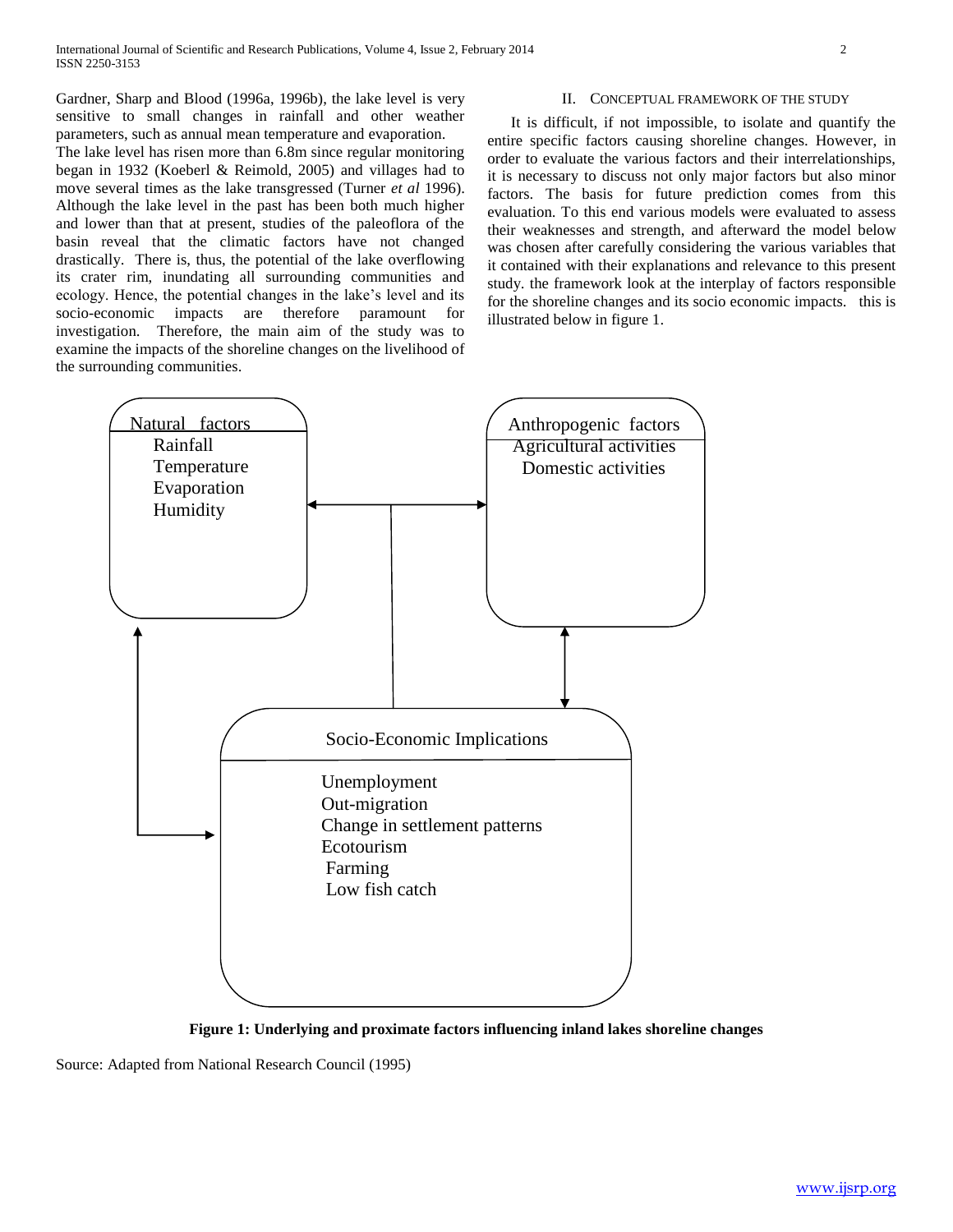## 1°27'0"W 1°24'0"W 1°21'0"W **IMTWE ATWIMA KWANWOMA NuU.bb** ASHANTI REGION PIPIE NO.2 **RODEKWANO N NuO,Utas** LAKE BOSUMTWI Legend Study settlement Settlement DETIESC Road Footpath Lake Distric **BEKWAI MUNICIPALITY**

**Figure 2: Map of Kumasi showing the study area in the national and regional context.**

1°24'0"W

Source: Fieldwork, 2012

**Study site** 

#### IV. DATA COLLECTION

1°27'0"W

 The data for the study were gathered through in-depth interview as well as the administration of questionnaire to the respondents. The specific subjects examined included the assessment of the knowledge base of inhabitants around the lake; changes in the land use pattern, changes in socio-economic activities, and changes in lake level, as well as the socio economic profile of the residents. The questionnaire were administered in the Asante Twi language and the respondents were purposively selected from four settlement which were Ankaase in the Bosome Freho district Assembly, Abono and Pipie in the Bosomtwe Atwima Kwanwoma district Assembly and Banso in the Bekwai Municipality. In all (eighty) 80 respondents who were (fifty-five) 55 years and over and seven (7) key informant were consulted.

### V. RESULTS AND DISCUSSION

#### *Age distribution of respondents*

 Attempts were made to purposively select respondents who were old enough to have noted all, or most of the changes in the shoreline of the lake and the effects of the changes on the local folks. As indicated in Table 1 respondents whose ages were 55 years and above were selected for the study. Respondents within the 55 -70 ages constituted the majority (56.3 %); this was followed by those in the 71 -85 years (37.5%) group. Respondents in the 86 and above age group were (6.2%); these formed the minority. The ability of the old people to give the historical account of the lake makes age an important variable in a research of this nature.

#### **Table 1: Age category of respondents**

| Age (years)  | Frequency | Percent |
|--------------|-----------|---------|
| $55 - 70$    | 45        | 56.3    |
| $71 - 85$    | 30        | 37.5    |
| 86 and above |           | 6.2     |
| Total        | 80        | 100     |
|              |           |         |

Source: Fieldwork, 2012

1°21'0"W

## *Sex of respondents*

 The research shows that men on the field were more observant than women. The men were able to show the specific locations of the former shorelines than their female counterparts. Eighty (80) respondents comprising those who were 55 years and over were purposively selected to explore their knowledge on the changing shoreline of Lake Bosomtwe and its implications on the socio-economic activities of the surrounding communities.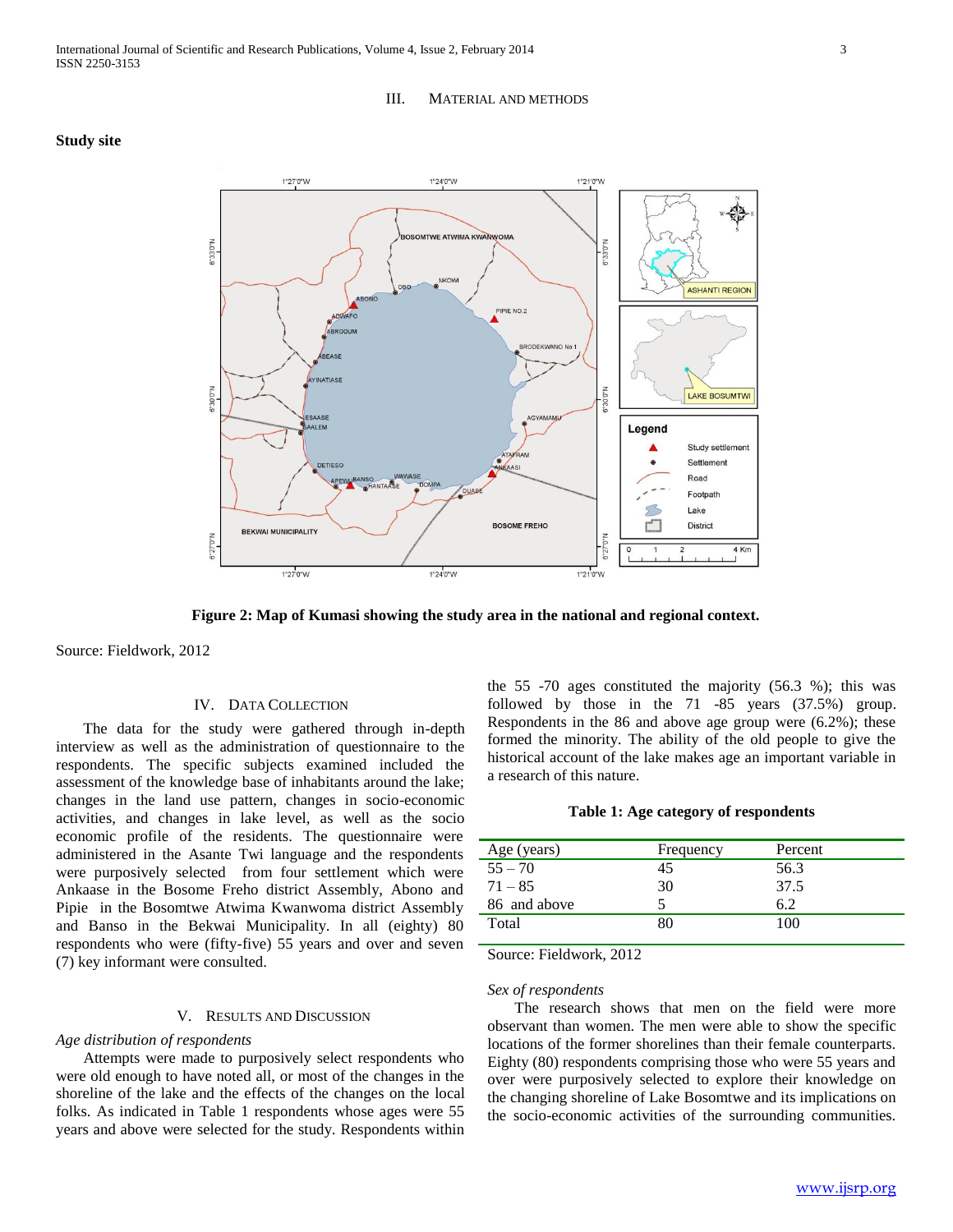Table 2 shows that 56.2 percent of the respondents were males whiles 43.8 percent were females.

#### **Table 2: Sex distribution of respondents**

|        |           |         | Table 3: Type |
|--------|-----------|---------|---------------|
| Sex    | Frequency | Percent |               |
| Male   |           | 56.2    | Occupation    |
| Female |           |         | Fishing       |

Source: Fieldwork, (2012)

#### *Level of education of respondents*

Total 80 100

 It was assumed that education will enhance one's knowledge and perceptions on the shoreline changes of Lake Bosomtwe. Education brings enlightenment. Hence, the higher one's education the deeper the person's knowledge. As illustrated in Figure 3 the educational attainments of the entire respondents were as follows; twenty two percent of the respondents had no formal education; 10 percent had primary education, 60 percent middle, 5 percent secondary and 3 percent tertiary education. Literacy within the basin can thus be described as low, since only 8 percent of the respondents could be associated with higher education. Though the level of education is low, the respondents had knowledge about Lake Bosomtwe shoreline changes.

Level of education

3% 22% No formal education  $\blacksquare$  Primary **Middle** 10% Secondary  $\blacksquare$  Tertiary 60%

**Figure 3: Highest level of education of respondents**

## Source: Fieldwork, (2012)

## *Occupation of respondents*

 Table 3 illustrates the data on respondents' occupation. Farming and fishing were the main occupations of the respondents. Whereas fishing constituted 31.2 percent of the population, another 20 percent of the respondents were involved in fish mongering and farming. Those in fishing and farming constituted 8.8 percent, whiles almost 18 (017.5%) percent farming only. The fish mongers constituted the minority group (12.5%). These show that fishing rather farming is the major occupation of the respondents in the lake Bosomtwe catchment area (Table 3). With the shoreline changes of the lake, fishermen

are the most affected group in the area and this has resulted in the fishermen been laid off. This was brought about by the reduction in fish catch and fish composition from Lake Bosomtwe.

 $s$  of occupation of respondents

| Occupation               | Frequency | Percent |
|--------------------------|-----------|---------|
| Fishing                  | 25        | 31.2    |
| Farming                  | 14        | 17.5    |
| Fishing and Farming      | 15        | 18.8    |
| Fish mongering           | 10        | 12.5    |
| mongering<br>Fish<br>and | 16        | 20.0    |
| Farming                  |           |         |
| Total                    | 80        | 100     |
|                          |           |         |

Source: Fieldwork, (2012)

## *Income level of respondents*

 In the case of financial standing, respondents whose income was GH  $\phi$  20 a month were in the majority (47.5%), this was followed by those earning between GH  $\phi$  30 – 40 (31.1%). Those earning GH  $\epsilon$  50 – 60 (12.5%) were the next group, whilst those who earned GH  $\phi$  50 -70 (8.7%) were the lowest (Table 4). The relatively small size of the farms, lack of farming equipment (comprising rudimentary instruments such as cutlass, hoe, and axe) and limited access to funds for purchasing fertilisers and pesticides were some of the difficulties mentioned by the people. There is also seasonal character of many of the crops and fish. All these factors had resulted in limited income for the people surrounding the lake and often only at the subsistence level. It was indicated that fish catch was declining in amount and size, and attributed the decline in fish catch to recent scientific activities by certain Austrians. In their view, the removal of mud sediment from the lake has affected the shoreline of Lake Bosomtwe and its area extent. The significance of the income in this regard is that, as a result of the decrease in the area of the lake, and hence the fish population. Emphasis is now shifted to farming which is not as lucrative as fishing.

#### **Table 5: Monthly income distribution of respondents**

| Amount (GH $\phi$ ) | Frequency | Percent |
|---------------------|-----------|---------|
| Up to $20$          | 38        | 47.5    |
| $30 - 40$           | 25        | 31.3    |
| $50 - 60$           | 10        | 12.5    |
| $50 - 70$           |           | 8.7     |
| Total               | 80        | 100     |

Source: Fieldwork, (2012)

### *Social impacts of Lake Bosomtwe shoreline changes*

 One of the research objectives was to explore from the residents' point of view the impacts of the lake Bosomtwe shoreline changes on their socio-economic activities. This subsection presents a number of the impacts of the shoreline changes. The factors to be considered include unemployment, change settlement pattern, low income level, out-migration.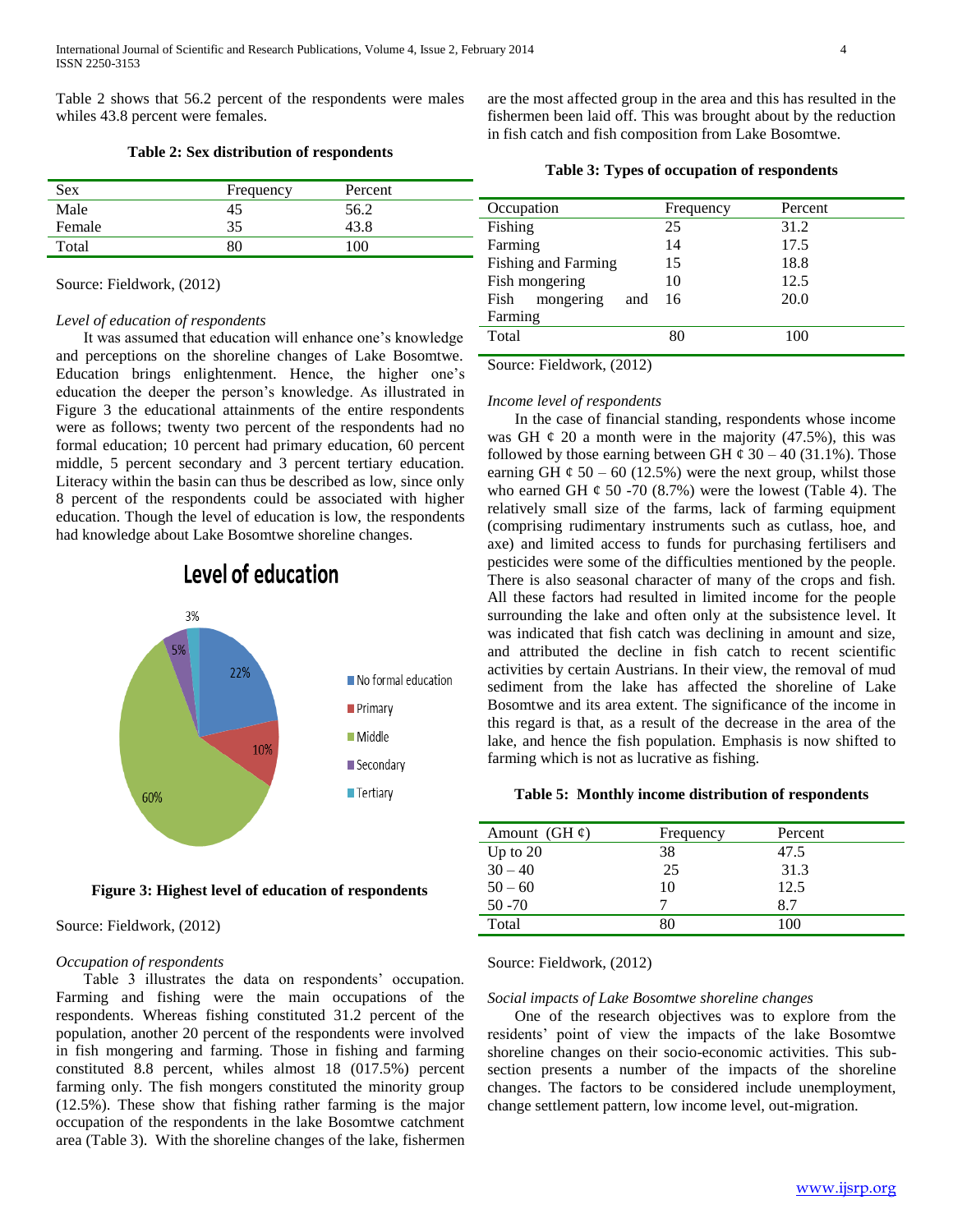#### *Unemployment*

 The main economic activities of the communities surrounding the lake are farming and fishing. The people depend more on the fishing industry than farming. Young and old, men and women are employed in the fishing sector. The reduction in the fish stock has laid off many of the fishermen, and this has affected their employment status as well as their livelihoods. The increasing lake temperature has reduced the total fish catch; hence, the income level of those in the fishing sector has reduced considerably.

#### One fisherman had this to say:

 *Due to the reduction in the fish catch, I cannot even pay for my children's school fees; and they are most of the time driven from school for not having good school uniform and for non payment of extra classes.*

 To further explain the effects of the shoreline changes on the lives of the people, the indigenes had resorted to farming on the receded shoreline to compensate for the reduction in fish catch.

### One fishmonger also commented that:

 *I have seven (7) children and I took care of them, educated them to the university level, through the money I had from selling fish, but now, I do not even get some of the fish to buy and this has made life very unbearable and the cost of living very high. We have now shifted our attention to salmon as the substitute for fish in our diet.* 

#### *Out – migration*

 Lake Bosomtwe shoreline changes have had an impact on the surrounding communities. The research discovered that the activities of the subsistence-based economy (fishing and farming) are closely integrated and depends on the lake for their survival. Due to the absence of employment opportunities in the basin, the area has observed massive out-migration. There has been an increase in out migration of the youth in the region. People are constantly moving out of the communities and a chunk of them are the able bodied youth who are migrating to seek greener pastures elsewhere, thus leaving the communities for the aged who are inactive. Prakash *et al*, (2005) made a similar observation that most of the youth in the area moved out of the basin and more were expected to move as the lake kept on shrinking in size and depth affecting job opportunities as well as education.

## *Changes in fish landings and nature of sales*

 Fishing activities near-shore has proved futile as there has been a reduction in fish catch. Whereas some men try fishing in deep waters, others now travel up to the less degraded coast of neighbouring villages. The temperature of the lake has changed and this probably has forced the fishes to move to deep waters, hence both fishing styles and fishnets are changing. Temperature changes have affected the volume and the area extent of the lake, hence, the shoreline of the lake has changed significantly. Due to this, the small net is replacing the old style and tradition, and the government has prohibited the use of small nets to conserve biodiversity in the lake. With regard to the nature of sales of fish, there has been an increase in women's involvement in the fish trading, even though volumes of fish catch have reduced; women

no longer wait for fish at home but interact with men who buy fish at the coast. This participation of women confirms Nindi's (2007) observation of the women participation in fishing as result of the reduction in the fish catch among the men who work on Lake Nyasa.

#### *Settlement changes*

 One of the implications of the Lake Bosomtwe shoreline changes is the changes that occurred in the settlements in some villages. The fear of been flooded and the possibility of losing property and human beings as well as animal lives culminated in the resettlement of some of the communities. The people of Konkoma abandoned their original settlement and established a new town away from the lake in order to protect themselves against the incidence of flooding. This same phenomenon made the people of Pipie (Plate. 1) move to higher and safer grounds where they established new settlements. These communities now use the old settlement as farms. This has shifted their economic activity from fishing to intensification of farming and petty trading.



**Plate 1: An old cooking utensil showing an abandoned settlement**

Source: Fieldwork, (2012)

## **Economic impacts of Lake Bosomtwe shoreline changes** *Low level income*

 Fishing has remained an important source of income for the residents of the Lake Bosomtwe basin. There are indications of falling productivity based on the respondents' recollections of what fishing conditions were like some decades ago. Examination of fish catch shows a significant reduction in the number and the size of the fishes the fishermen bring home. The subsistence nature of the activities of the inhabitants coupled with poor road network has contributed to low income within the area. The seasonal character of many of the crops results in an uneven income for the surrounding communities. Respondents mentioned that the fish catch is declining in amount and size. The reduction in fish stock by the fishermen has exacerbated the impact of poverty which is the hallmark of the Lake Bosomtwe basin. Though there is no specific per capita indicator for the basin, it can be estimated that about 95 per cent of the population live below the poverty line, which is, living on less than US \$1 per day (Government of Ghana, 2004). The study shows that the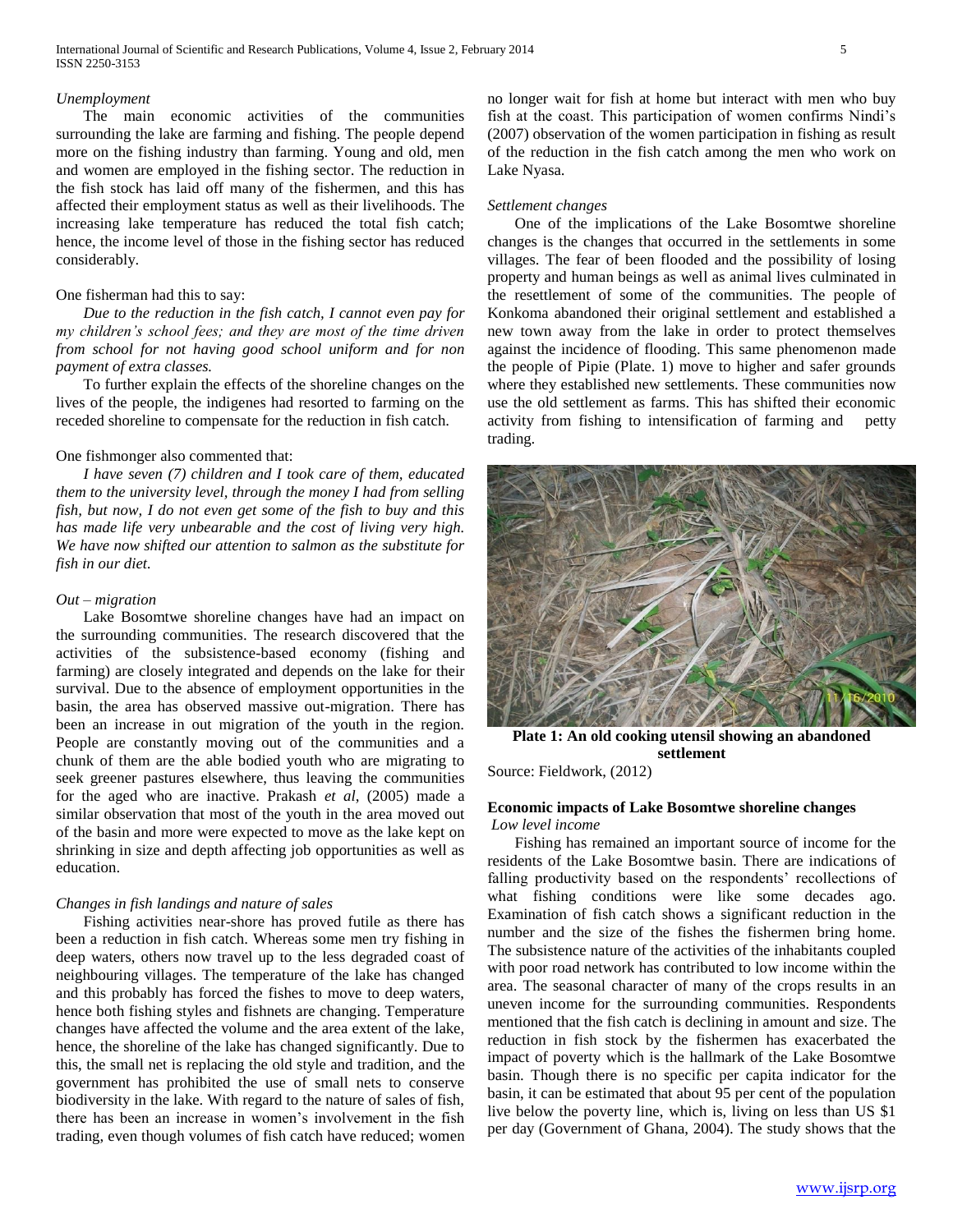growing need for outside finances in this impoverished region has led many communities to sell or lease a number of plots of land to foreign investors who are interested in tourism around the lake for building guest houses. Inadequate compensation to farmers who lose their agricultural plots to foreign investors has led to political squabbles around the lake.

### *Low fish- catch*

 The residents of the lake basin reported noticeable declines in catches during the past seven years and raised concerns about the possibility of over fishing in the lake. But the most commonly given reason for the declining fish catch was the scientific activities conducted by some researchers about over a decade ago. The residents also see the intensification of tourism activities on the lake as enhancing the movement of the fish deep into the lake. Again, the respondents associated the decline to the Lake Bosomtwe shoreline changes and its associated temperature changes to the intensification of tourism in the area. Previously, a study by Whyte (1975) found that Lake Bosomtwe was inhabited by a number of fish species in the mouth of the tributaries. A recent food web study by Poste, Hecky and Muir (2008) found that many fish species were destroyed and one species of Tilapia was now restricted to only the Aberewa River.

#### *Impact on ecotourism*

 The results showed that ecotourism development in the Lake Bosomtwe basin undoubtedly depends to a large extent on the lake. However, a parabolic view of the lake shows the absence of tourism facilities in the basin. The reduction in the area extent has created a place for the construction of tourism facilities in the catchment area. However, tourism developers should be careful of the kind of structures that they put up as the lake has the possibility of increasing and decreasing its area extent and if permanent structures are built they may be affected. Again, Pollution of the lake water has affected ecotourism development in the basin as tourist report of the plastic materials that float on the lake; all these have affected the aesthetic beauty of the lake as result of dirty water and dead aquatic life. This will perhaps reduce the recreational and tourism value of the lake. Thus, ecotourists are not enjoying nature as they want to. For instance, swimming, in the lake has become unfavourable. Moreover, polluted waters provide a very favourable habitat for waterborne and insect disease vectors such as diarrhoea, bilharzias, typhoid, cholera, and dysentery. With the declining shoreline of the lake, tourist arrival to the basin would be affected and scientific research and studies would also be hampered. Scheren (2003) observed that there has been an outbreak of water related diseases in the catchment area.

## *Impact on farming*

 The Lake Bosomtwe shoreline changes have affected the livelihood opportunities of the communities. The local population has had to diversify livelihood strategies to ensure survival. The major economic activities of the people surrounding the lake are fishing and farming. Among the crops grown on the outer rim of the lake, that is, on the steep slopes include cocoyam, plantain, cassava, yam, cocoa, banana, and vegetables such as okro, tomato, and onion. Most of the men are farmers as well as fishermen, and the women sell fish and farm on the land. The farmers have now intensified farming and grow more crops to consume and to sell at the nearby markets in Kumasi and Bekwai. The implications of shoreline changes on the communities is that, the farmers have to grow crops which take a short time to mature as the lake has the possibility of changing its position.

#### VI. CONCLUSION

 The people living along the lake have limited income to acquire most of their needs. Their endogenous development depends on the relationship among humans (social organisation, knowledge, skills, and insights), nature (water, land, and ecosystem), and the spiritual realm (rituals, religion, beliefs, norms, and values). However, there is a need to improve their local knowledge systems, livelihood capitals and a practice to enhance in situ development built out of people's needs and locally controlled development alternatives. Shoreline changes have had an impact on the local communities and there is also every possibility of the lake to change its position in the near future. These suggestions if carried out can contribute to the sustainability of Lake Bosomtwe and also improve upon the livelihood of the surrounding communities. The range of the lake shoreline change problems is so wide that a restricted research strategy is not feasible for the time being. Again, non structural strategic options which are simplest, cheapest, and most effective means and involve re-planting native vegetation within the accreted area to create shades as well as prevent people from farming on the accreted land and also serve as barrier to the sediment entering the lake, are needed. There should be the provision of employment avenues by the state and other Non Governmental Organisations in the catchment area to absorb the people living in the lake Bosomtwe basin. This will ensure the improvement in the livelihood of the people. It will further reduce the incidence of migration within the area. Furthermore, there should be the establishment of committees within the three districts to provide environmental education, and proper management of the lake as it serves as the highest income generating venture for the Bosomtwe Atwima Kwanwoma District, to borrow the words of the planning officer of the District. Finally eco –tourism should be encouraged to protect the lake from losing its vegetation cover.

#### ACKNOWLEDGMENT

 This paper is a result of an M. phil Thesis written by the corresponding author for his masters degree at the University of Cape Coast Ghana. Thanks goes to the staff of the department for the constructive criticism during the preparation of the paper. The authors wish to state that there is no issue with conflict of interest and no funding was received from anybody or organisation.

#### **REFERENCES**

[1] J. Dontwi, I. K. Dontwi, F. N. Buabeng & S Ashong, ''Vulnerability and Adaptation Assessment for Climate Change Impacts on Fisheries'', 2002, Netherlands Climate Assistance Programme (NCAP)